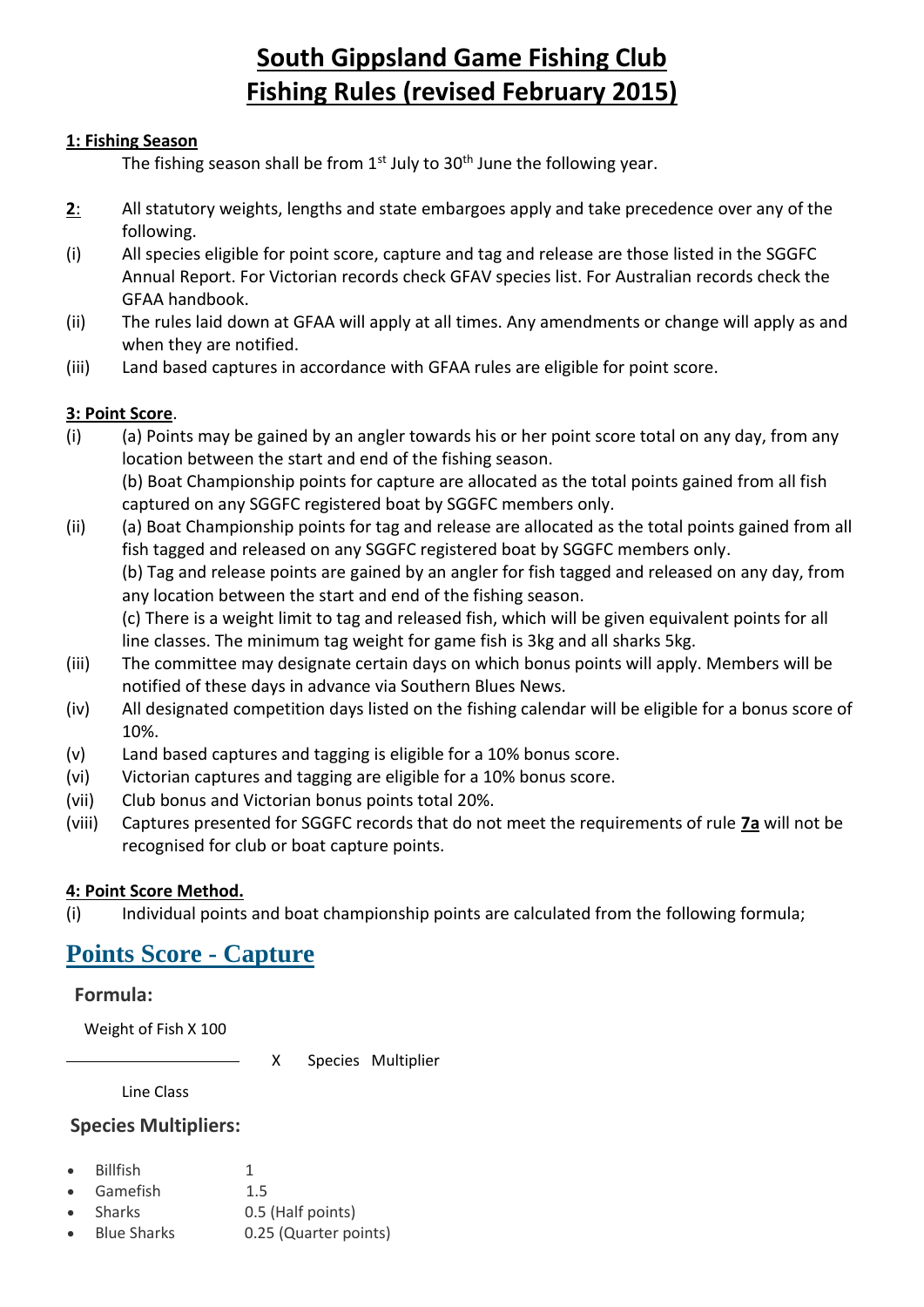#### **SGGFC CAPTURES LIST**

#### **BILLFISH**

Broadbill Marlin, Blue Sailfish Marlin, Black Marlin, Striped Spearfish

#### **SHARKS**

Blue Porbeagle Whaler Hammerhead Thresher Mako Tiger

Gummy Sharks (For Record purposes only) Tope / School Sharks (For Record purposes only)

#### **TUNA**

| Albacore       | Dog Tooth       | Southern Bluefin |
|----------------|-----------------|------------------|
| Big Eye        | Kawa Kawa       | Yellowfin        |
| <b>Bonito</b>  | Longtail        |                  |
| Bluefin, Giant | <b>Skipjack</b> |                  |

#### **OTHER GAMEFISH SPECIES**

Amberjack Rainbow Runner Trevally, Giant Barracuda Samson fish Wahoo Cobia Tanguigue Yellowtail Kingfish Dolphin Fish Trevally, Big Eye

Eagle Rays (For Record purposes only) Golden Trevally (For Record purposes only) Mulloway (For Record purposes only) Queenfish (For Record purposes only) Snapper (For Record purposes only) Threadfin Salmon (For Record purposes only)

**FRESHWATER GAMEFISH SPECIES**

Barramundi

**Sharks is 20kg. Exceptions are and Sharks is 4kg. Gummy Sharks & Tope which are DOUBLE line class and are recorded for Records Only.**

**Minimum weight of captures for Minimum line class for Gamefish is 2kg,**

#### **CAPTURES:**

**Maximum points applicable to any 1 fish – Up to and including 10kg = 15,000 + 1 point per kg of fish weighed 15kg and over = 20,000 + 1 point per kg of fish weighed.**

**All capture species are subject to current Government Legislation.**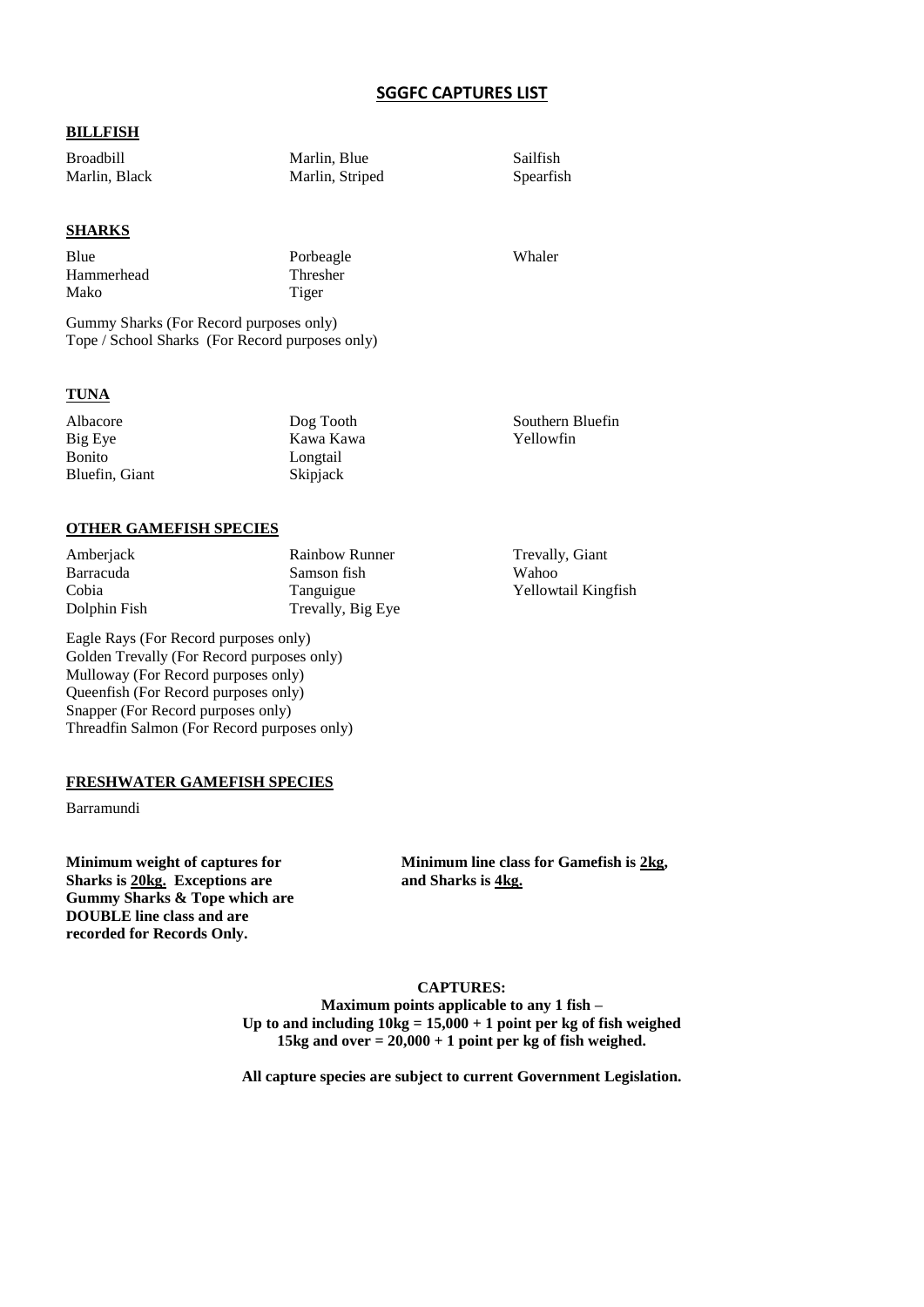#### **SGGFC TAG AND RELEASE POINTS**

| <b>BILLFISH</b>               |              |                          |        |
|-------------------------------|--------------|--------------------------|--------|
| <b>Broadbill</b>              | $10,000$ pts |                          |        |
| Marlin, Black                 | 10,000 pts   |                          |        |
| Marlin, Blue                  | 10,000 pts   |                          |        |
| Marlin, Striped               | 10,000 pts   |                          |        |
| Sailfish                      | 10,000 pts   |                          |        |
| Spearfish                     | 10,000 pts   |                          |        |
|                               |              |                          |        |
| <b>SHARKS</b>                 |              |                          |        |
| <b>Blue Shark</b>             | $2,000$ pts  | * Gummy Shark            | 25 pts |
| Hammerhead Shark              | $3,000$ pts  |                          |        |
| Mako Shark                    | 3,000 pts    |                          |        |
| Porbeagle                     | 3,000 pts    |                          |        |
| School Shark / Tope           | 1,500 pts    |                          |        |
| <b>Thresher Shark</b>         | 4,000 pts    |                          |        |
| <b>Tiger Shark</b>            | 3,000 pts    |                          |        |
| <b>Whaler Shark</b>           | 3,000 pts    |                          |        |
|                               |              |                          |        |
| <u>TUNA</u>                   |              |                          |        |
| Albacore                      | $1,000$ pts  | * Bonito                 | 25 pts |
| Big Eye Tuna                  | $2,000$ pts  | * Kawa Kawa              | 25 pts |
| Bluefin Tuna, Giant           | $2,000$ pts  | * Skipjack Tuna          | 25 pts |
| Dog Tooth Tuna                | $2,000$ pts  |                          |        |
| Longtail Tuna                 | 1,000 pts    |                          |        |
| Southern Bluefin Tuna         | $2,000$ pts  |                          |        |
| Yellowfin Tuna                | 2,000 pts    |                          |        |
|                               |              |                          |        |
| <b>OTHER GAMEFISH SPECIES</b> |              |                          |        |
| Amberjack                     | $500$ pts    | * Barracuda              | 25 pts |
| Cobia                         | $500$ pts    | * Eagle Ray              | 25 pts |
| Dolphin Fish, Mahi Mahi       | $500$ pts    | * Mackerel, Broad Barred | 25 pts |
| Kingfish, Yellowtail          | 1,000 pts    | * Mackerel, Shark        | 25 pts |
| Mackerel, Narrow Barred       | $500$ pts    | * Mackerel, Spotted      | 25 pts |
| ^ Mulloway / Jewfish          | $1,000$ pts  | * Queenfish              | 25 pts |
| Samson Fish                   | $500$ pts    | * Rainbow Runner         | 25 pts |
| Tanguigue                     | 500 pts      | *^ Salmon, Australian    | 25 pts |
| Wahoo                         | $500$ pts    | *^ Snapper               | 25 pts |
|                               |              | * Trevally, Big Eye      | 25 pts |
|                               |              | * Trevally. Giant        | 25 pts |
|                               |              | * Trevally, Gold Spot    | 25 pts |
|                               |              | * Trevally, Golden       | 25 pts |
|                               |              | *^ Trevally, Silver      | 25 pts |

**\* Species marked with an asterisk ( \* ) are only eligible to be tagged by Small Fry's and Juniors.**

**\* Species marked with a caret ( ^ ) are only eligible to be tagged in Victoria, South Australia and Western Australia (south of the Tropic of Capricorn).**

> **Refer to Tag and Release Species, Tag Types and Points for further information. Minimum weight of any Gamefish species to be tagged is 3kg and Sharks is 5kg.**

> > **TAG AND RELEASE POINTS ARE: \* Independent of the Line Class used, and \* are NOT based on an estimated weight of the fish.**

**All tag and release species are subject to Government Legislation.**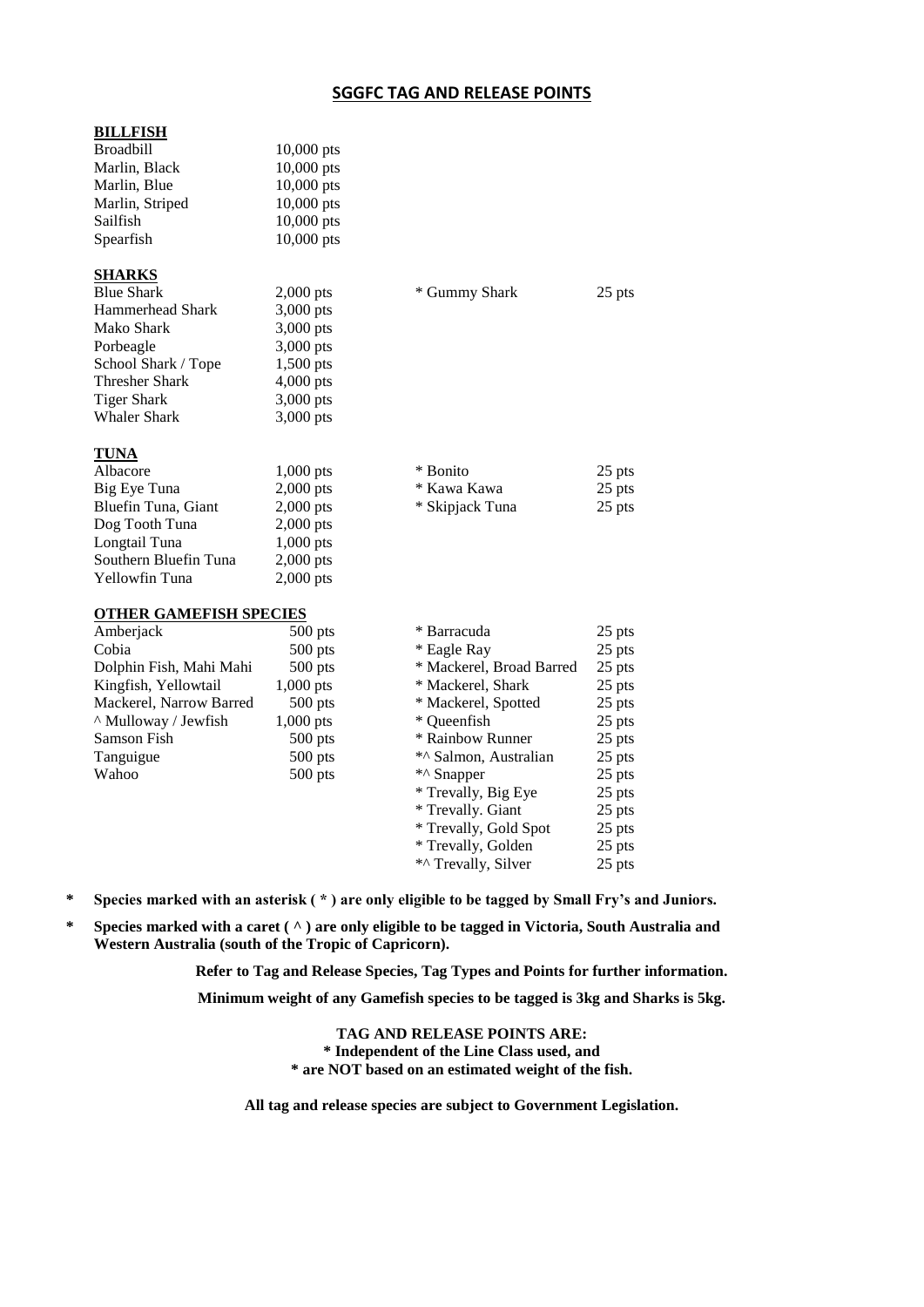### **5: GFAA and GFAV Special Trophies**.

- (i) Tag and release patches will be awarded to anglers who qualify as follows; Bronze Patch – Tag and release of five fish of three separate species, including sharks. Silver Patch – Tag and release of ten fish of five separate species, including sharks. Gold Patch – Tag and release of fifteen fish of five separate species, including sharks. This award must include the tag and release of one billfish. To qualify for the award, the angler must submit the following:
	- 1 Species of fish
	- 2 Date of tag and release
	- 3 Serial number of tag cards submitted to N.S.W State Fisheries
	- 4 Cheque for the amount as designated by GFAA for issue of patch

All applications for tag and release patches must be submitted through the SGGFC and GFAV so that records of fish tagged may be monitored.

- (ii) GFAA 20:1 Capture Patch.
- (iii) Ian Cutler tag and release annual trophy. Awarded for most points in Australian waters from  $1<sup>st</sup>$ July to 30<sup>th</sup> June using GFAA species for point scoring system.
- (iv) Kel Taylor Trophy. Awarded for heaviest shark in Victorian waters.
- (v) Neville Dance Junior. Awarded for tag and release in open waters.
- (vi) John Bryant Trophy. Awarded for heaviest gamefish in Victorian Waters.
- (vii) GFAV Tag and Release. Awarded for Victorian waters.
- (viii) Other trophies as listed in the GFAA handbook.

### **5a: SGGFC Trophies.**

- (i) Club trophies will be decided upon for the coming year at a General Meeting held prior to the commencement of the start of the fishing year.
- (ii) Club waters are defined as South of the N.S.W Northern border and to the Eastern W.A border.
- (iii) Victorian waters anywhere in Victoria.
- (iv) All waters are defined as anywhere.
- (v) Boats must enter and leave at a port in the relevant "waters".

### **6: Rules for SGGFC Weigh Person**.

- (i) All captures weighed for SGGFC points or records must be on scale with current certificate of accuracy. If the scales do not have a current certificate the scales must be checked within 45 days of the capture and then sent to the club recorder. The capture will not be recognised until the recorder receives the certificate of accuracy.
- (i) SGGFC scales are to be controlled and used by club appointed weigh persons and/or weigh recorders only. Note: All committee members of SGGFC may act as honorary weigh persons in lieu of appointed weigh persons if necessary. (Rule 36 SGGFC Constitution).
- (ii) SGGFC scales must be currently certified and copies of certification shall be held together with the scales and with the current GFAA and GFAV Australian and Victorian Gamefish Records and Rules and current SGGFC Records and Rules.
- (iii) Weigh persons and/or recorders must observe strictly the rules for weighing of fish as listed in the current GFAA Australian Gamefish Records and Rules and must verify the angler has complied with the Angling Rules and Equipment Regulations laid down in current GFAA Records and Rules.
- (iv) Any person requiring that fish be weighed must provide proof of financial affiliation with GFAV or GFAA, or that the fish is required to be weighed for an IGFA record.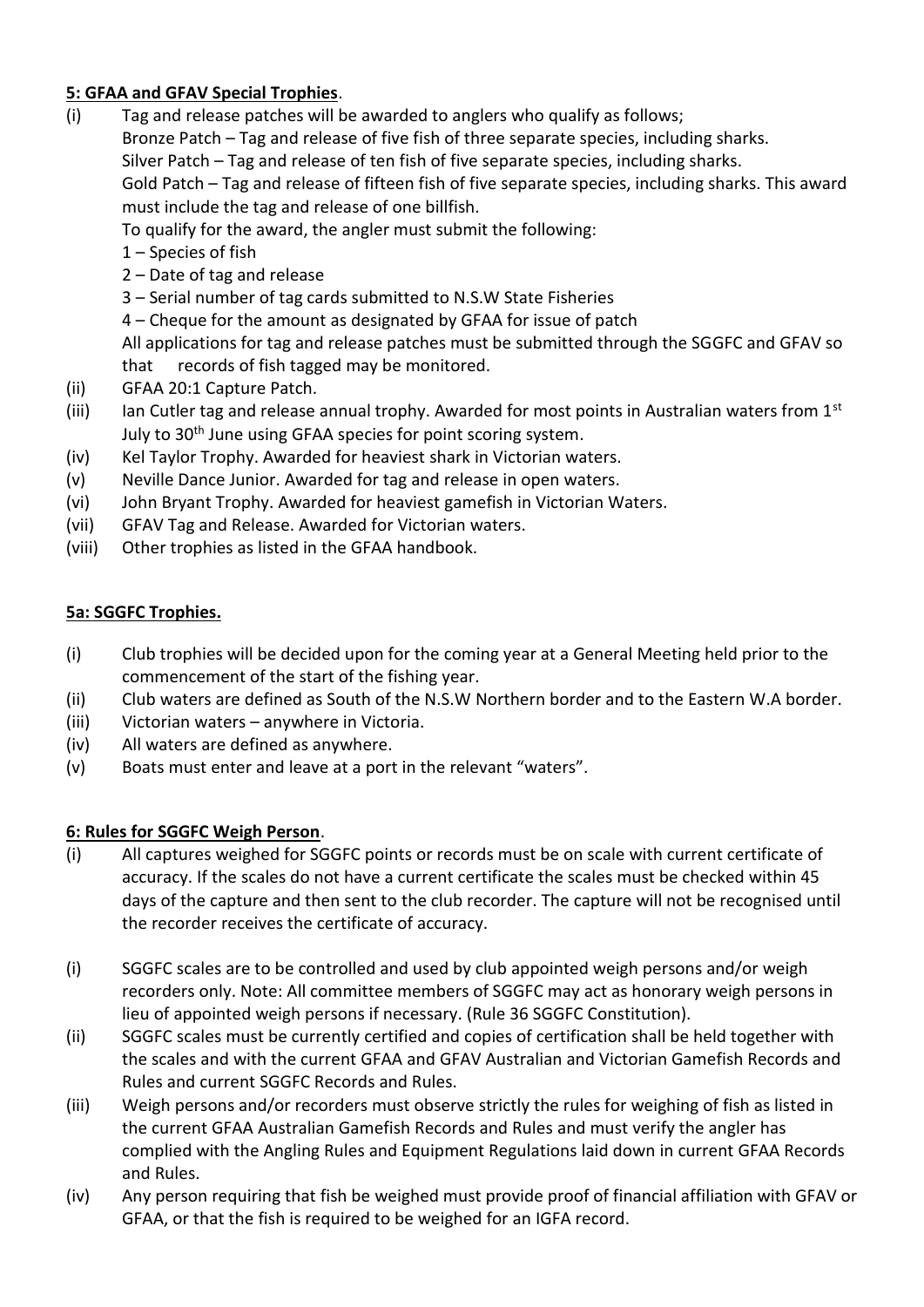- (v) Fish that are required to be weighed must be classified as gamefish as laid down in the current GFAA Australian Gamefish Records and Rules, or the current IGFA records.
- (vi) SGGFC members shall NOT act as weigh persons or weigh recorders unless duly appointed at a general meeting held in the current fishing season, or unless appointed by committee for a specific SGGFC tournament or event.
- (vii) Refer to GFAA rules for weighing of fish in remote areas.
- (viii) All SGGFC members must be aware that weigh persons personal business shall take precedence over the weighing of fish.
- (ix) SGGFC shall accept fish that have been sectioned because the fish outweighs the maximum capacity of the scales. Provided that the fish is presented whole to the weigh master.

### **7: Information Required for Club points and Record Claims**.

All claims capture forms for Club Point Score must be lodged within 21 days of capture. All details must be completed and witnessed.

- (i) For club recording purposes as per club capture form.
- (ii) GFAV and GFAA record claims as per GFAA Australian record claim form.
- (iii) IGFA record claims as per IGFA record claim forms. Note: It is the responsibility of the angler to ensure that all details on capture forms for record purposes are complete. These forms are available in your GFAA Records and Rules book.
- (iv) It is the anglers responsibility to ensure that all capture forms are in the hands of the club recorder or club secretary (PO Box 288, Leongatha 3953) or suitably postmarked within a period of 21 days complete in all details.
- (v) Late entries may be considered at the discretion of the committee after all extenuating circumstances have been investigated.
- (vi) Club capture certificates as used at tournaments or official capture lists will be accepted for club points. It is the anglers' responsibility to state on capture form if it is any type of record claim. For club record captures the GFAA record claim forms must be used.
- (vii) Sharks or Rays to be eligible for a vacant GFAA or GFAV record must be at least double the line class or tippet class in which the record is claimed. For SGGFC club purposes, Sharks weighing double of the line class will be recorded but must be a minimum of 20kg (For the law regarding the taking of Shark – Refer to Shark Identification Booklet).
- (vii) Fish weighing less that line class may be used for tag and release point score. For an IGFA world record capture, fish may weigh less than line class.
- (ix) The GFAA will record all Australian records and individual States will record State records independently. The IGFA will record and publish lists showing all world record records.
- (x) All record claim applications with line sample, photo and tackle samples as per GFAA book MUST be submitted to the club Secretary for processing, prior to submitting to the appropriate bodies. GFAA allow only fish weighing equal to, or in excess of, line class to be recorded for their record purposes. IGFA allow fish weighing less than the line class to be recorded.

### **7A CLUB RECORDS**

- (i) SGGFC record claims will be assessed independently of any other or outside record claim on the same capture but will be required to meet all the requirements of the by-laws set out in rule 7A.
- (ii) It is the angler's responsibility to ensure all capture form are in hands of the club recorder or club secretary or suitability post marked within a period of not more than 21 days from the capture. Faxed copies will be accepted with original form to follow.
- (iii) Late entries may be considered at the discretion of the committee after all extenuating circumstances have been investigated.
- (iv) All SGGFC record claims must be submitted on the GFAA record claim form.